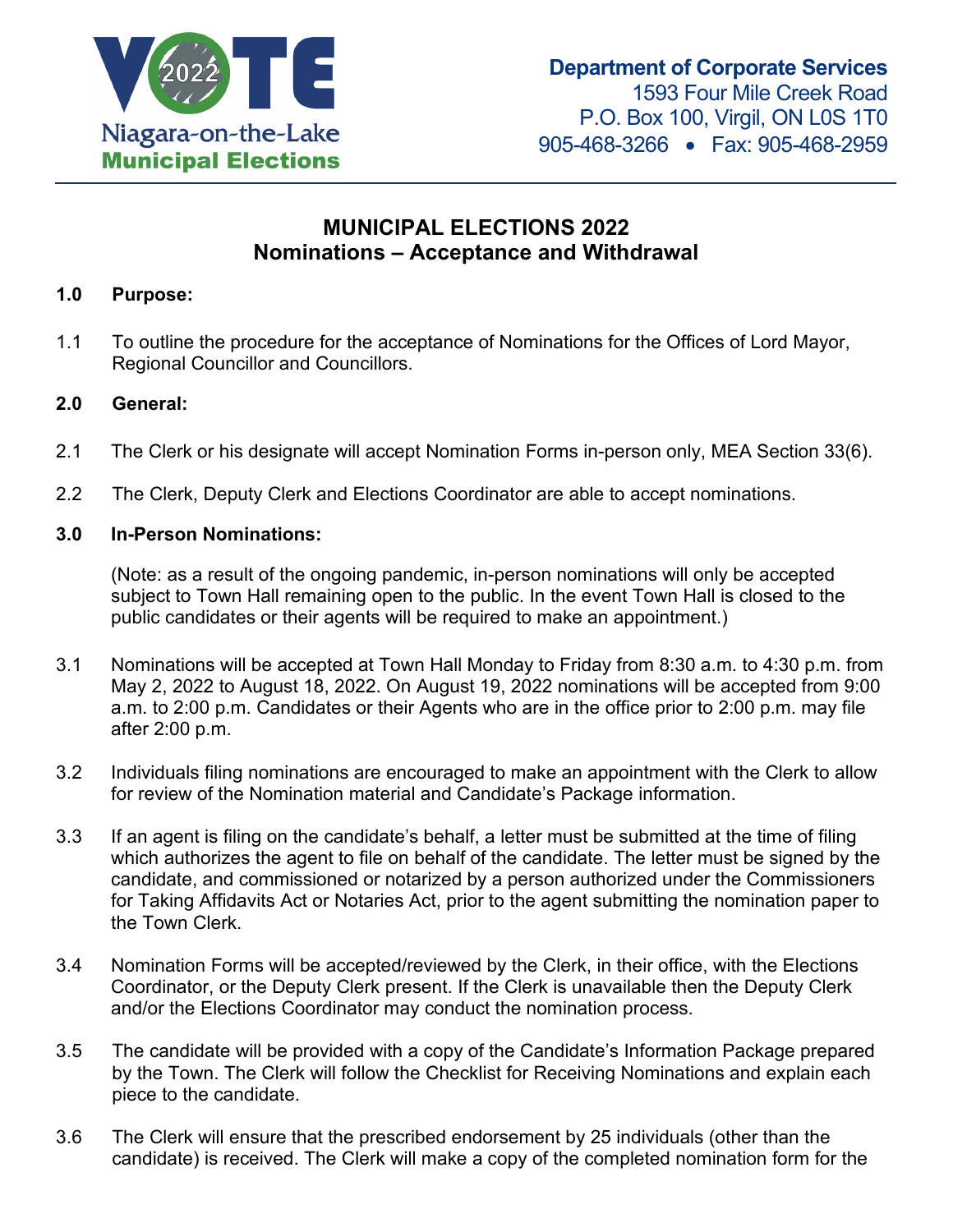

candidate. The original will be kept for the candidate's file. (Note: Candidates are not to solicit endorsements from staff in the Clerk's division)

- 3.7 The Clerk will take payment of the \$200.00 or the \$100 nomination filing fee and provide the candidate with the original receipt for the nomination filing fee. A copy will be kept for the candidate's file.
- 3.8 If the material is incomplete then the Clerk may provide the candidate with an opportunity to complete the information until 2:00 PM on nomination day (August 19, 2022) or as soon as possible after 2:00 PM that day. (MEA 33 (4.1)), but prior to the close of business (4:30 PM) that day.
- 3.9 The Clerk will ensure that the candidate signs the Candidate Information Checklist indicating that they have received all pertinent information. The signed checklist will be placed in the candidate's file. It is still the candidate's responsibility to be aware of and meet all legislated requirements.

#### **4.0 Processing Nominations:**

4.1 Nominations will be processed as they are received in accordance with the Checklist for Processing Nominations.

#### **5.0 Certification:**

- 5.1 The Clerk will certify all nominations by Monday, August 22, 2022 using the Nomination Certification Tracking Sheet.
- 5.2 The Clerk will send the names of the certified candidates to the area clerks via email and a "read receipt" will be requested to ensure the email was received.
- 5.3 The Clerk will also produce a list of certified candidates to be published on the Town's website.
- 5.4 If the Clerk rejects a nomination, they shall give notice as soon as possible to the person who sought nomination and to all candidates for the office.

#### **6.0 Withdrawal of Nominations**

6.1 Nominations may be withdrawn up until 2 p.m. on Nomination Day (August 19th) (MEA 36) using the Region's Withdrawal of Nomination Form. An Agent may submit a withdrawal form on behalf of a candidate; however, the candidate must provide the agent with a signed letter to give to the Regional Clerk authorizing the agent to file the withdrawal form. The letter and withdrawal form must be signed by the candidate, and commissioned or notarized by a person authorized under the Commissioners for Taking Affidavits Act or Notaries Act, prior to the agent submitting the withdrawal form to the Regional Clerk. While not legislatively required, the